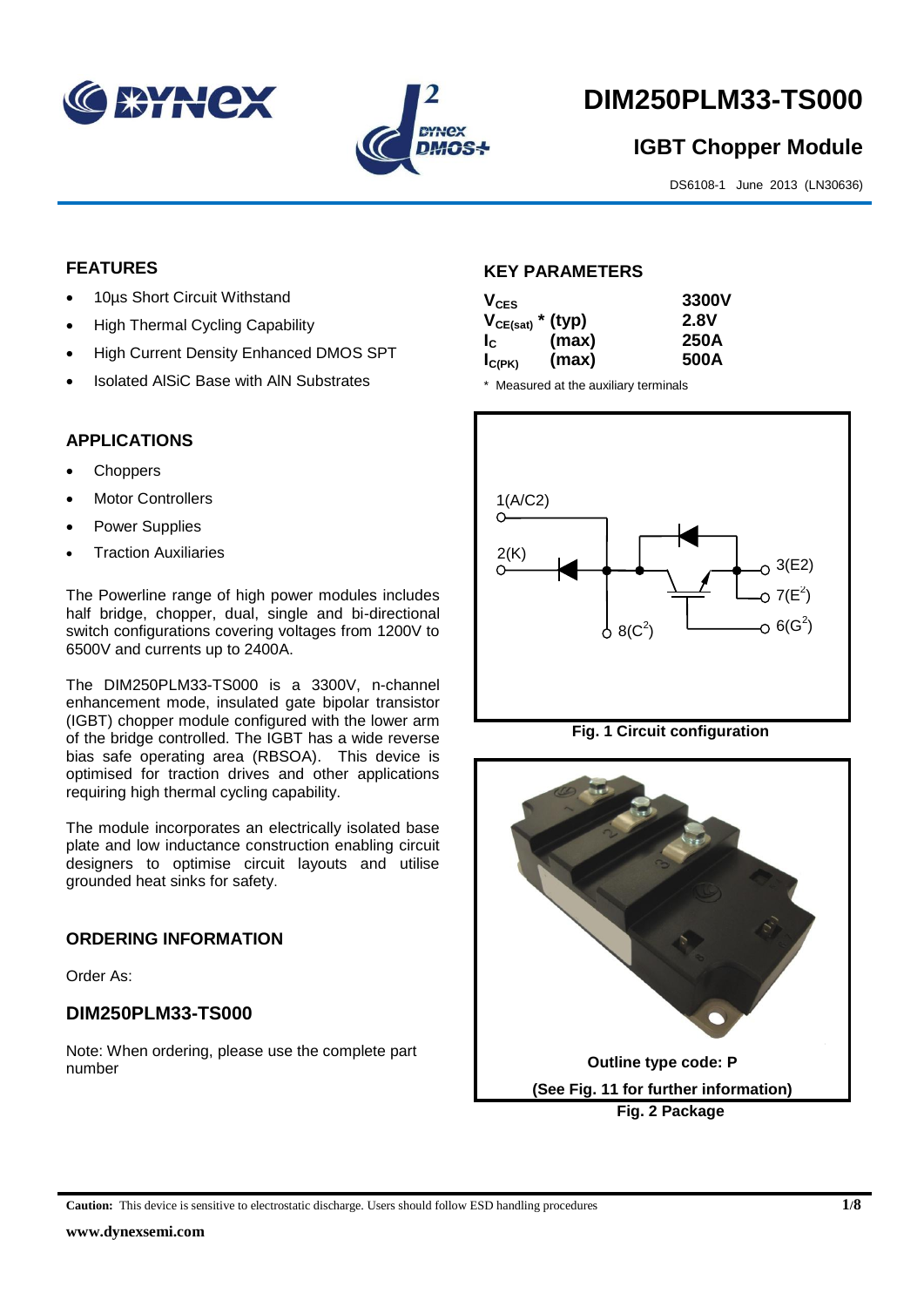#### **ABSOLUTE MAXIMUM RATINGS**

Stresses above those listed under 'Absolute Maximum Ratings' may cause permanent damage to the device. In extreme conditions, as with all semiconductors, this may include potentially hazardous rupture of the package. Appropriate safety precautions should always be followed. Exposure to Absolute Maximum Ratings may affect device reliability.

#### **Tcase = 25°C unless stated otherwise**

| Symbol           | <b>Parameter</b>                  | <b>Test Conditions</b>                                   | Max. | <b>Units</b> |
|------------------|-----------------------------------|----------------------------------------------------------|------|--------------|
| $V_{CES}$        | Collector-emitter voltage         | $V_{GE} = 0V$                                            | 3300 | V            |
| $V_{GES}$        | Gate-emitter voltage              |                                                          | ±20  | $\vee$       |
| $I_{\rm C}$      | Continuous collector current      | $T_{\text{case}} = 110^{\circ}C$                         | 250  | A            |
| $I_{C(PK)}$      | Peak collector current            | 1ms, $T_{\text{case}} = 140^{\circ}$ C                   | 500  | A            |
| $P_{\text{max}}$ | Max. transistor power dissipation | $T_{\text{case}} = 25^{\circ}C$ , $T_i = 150^{\circ}C$   | 2.6  | kW           |
| $l^2t$           | Diode $I^2$ t value - IGBT Arm    | $V_R = 0$ , $t_p = 10$ ms, $T_i = 150$ <sup>o</sup> C    |      | $kA^2s$      |
|                  | Diode $I^2t$ value – Diode Arm    |                                                          |      | $kA^2s$      |
| $V_{\sf isol}$   | Isolation voltage - per module    | Commoned terminals to base plate.<br>AC RMS, 1 min, 50Hz | 6000 | V            |
| $Q_{PD}$         | Partial discharge - per module    | IEC1287, $V_1 = 3500V$ , $V_2 = 2600V$ , 50Hz RMS        | 10   | рC           |

## **THERMAL AND MECHANICAL RATINGS**

| Internal insulation material:     | AIN              |
|-----------------------------------|------------------|
| Baseplate material:               | AISiC            |
| Creepage distance:                | 33mm             |
| Clearance:                        | 20 <sub>mm</sub> |
| CTI (Comparative Tracking Index): | >600             |

| Symbol                    | <b>Parameter</b>                                      | <b>Test Conditions</b>                        | Min   | Typ.           | Max | <b>Units</b> |
|---------------------------|-------------------------------------------------------|-----------------------------------------------|-------|----------------|-----|--------------|
| $R_{th(j-c)}$             | Thermal resistance - transistor                       | Continuous dissipation -<br>junction to case  |       | ۰              | 48  | °C/kW        |
|                           | Thermal resistance – diode<br>(IGBT Arm)              | Continuous dissipation -<br>junction to case  |       |                | 96  | °C/kW        |
| $R_{th(j-c)}$             | Thermal resistance - diode<br>(Diode Arm)             |                                               |       | $\blacksquare$ | 96  | °C/kW        |
| $R_{th(c-h)}$             | Thermal resistance -<br>case to heatsink (per module) | Mounting torque 5Nm<br>(with mounting grease) |       | $\blacksquare$ | 16  | °C/kW        |
| $\mathsf{T}_{\mathsf{i}}$ | Junction temperature                                  | Transistor                                    |       | $\blacksquare$ | 150 | °C           |
|                           |                                                       | Diode                                         |       |                | 150 | °C           |
| $T_{\text{stg}}$          | Storage temperature range                             | ٠                                             | $-40$ | $\blacksquare$ | 125 | $^{\circ}C$  |
|                           | Screw torque                                          | Mounting - M6                                 |       |                | 5   | Nm           |
|                           |                                                       | Electrical connections - M5                   |       |                | 4   | Nm           |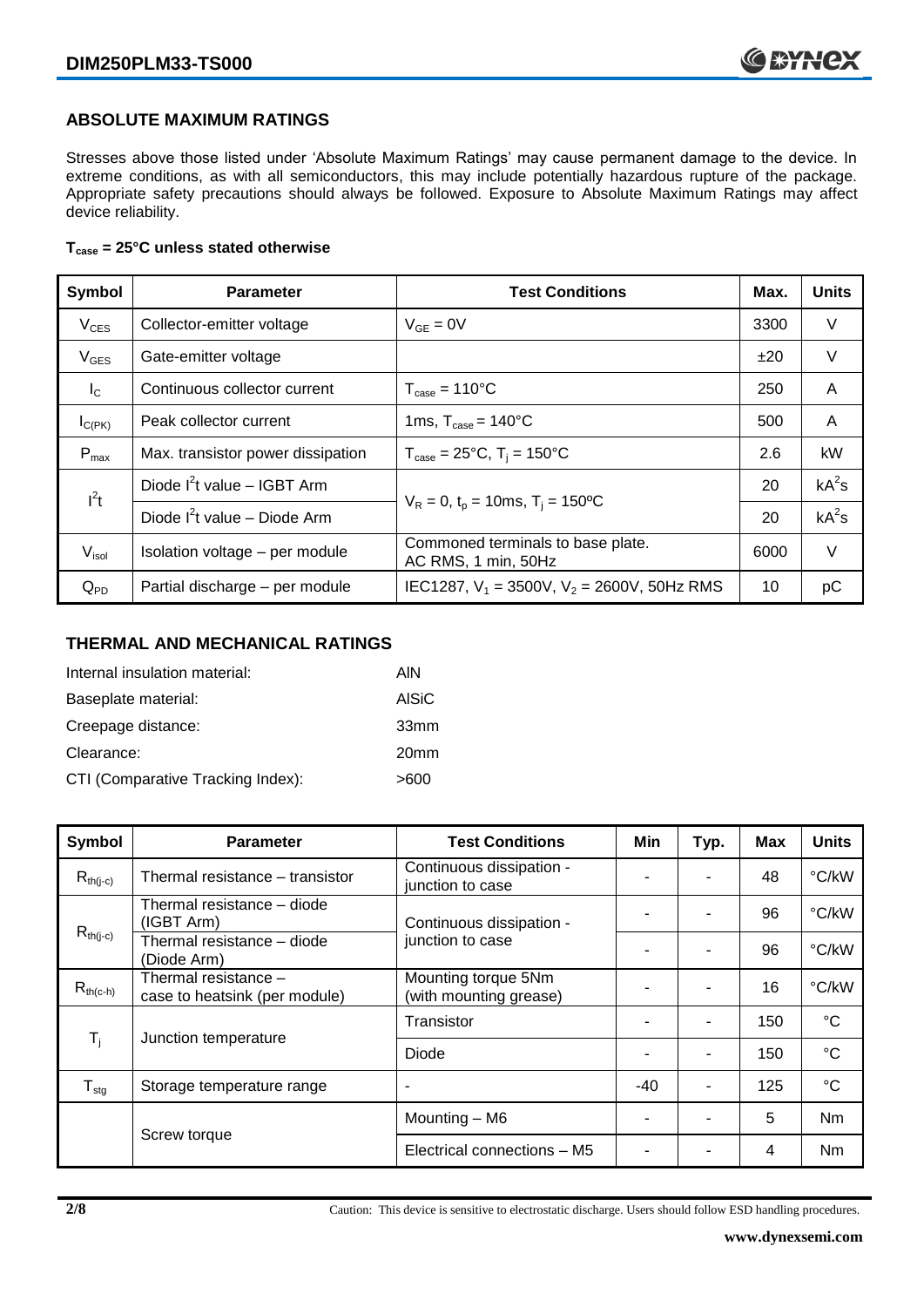# **ELECTRICAL CHARACTERISTICS**

#### **Tcase = 25°C unless stated otherwise.**

| <b>Symbol</b>            | <b>Parameter</b>                                  | <b>Test Conditions</b>                                                                                                                                            | Min | <b>Typ</b> | <b>Max</b>  | <b>Units</b> |
|--------------------------|---------------------------------------------------|-------------------------------------------------------------------------------------------------------------------------------------------------------------------|-----|------------|-------------|--------------|
|                          |                                                   | $V_{GE} = 0V$ , $V_{CE} = V_{CES}$                                                                                                                                |     |            | 1           | mA           |
| $I_{\text{CES}}$         | Collector cut-off current                         | $V_{GF} = 0V$ , $V_{CF} = V_{CFS}$ , $T_{case} = 125^{\circ}C$                                                                                                    |     |            | 15          | mA           |
|                          |                                                   | $V_{GE}$ = 0V, $V_{CE}$ = $V_{CES}$ , $T_{case}$ = 150°C                                                                                                          |     |            | 25          | mA           |
| $I_{\text{GES}}$         | Gate leakage current                              | $V_{GE} = \pm 20V$ , $V_{CE} = 0V$                                                                                                                                |     |            | $\mathbf 1$ | μA           |
| $V_{GE(TH)}$             | Gate threshold voltage                            | $I_C = 40mA$ , $V_{GE} = V_{CE}$                                                                                                                                  |     | 5.7        |             | V            |
|                          |                                                   | $V_{GE}$ = 15V, $I_C$ = 250A                                                                                                                                      |     | 2.2        |             | V            |
| $V_{CE(sat)}$ $^\dagger$ | Collector-emitter<br>saturation voltage           | $V_{GE}$ = 15V, $I_C$ = 250A, T <sub>i</sub> = 125°C                                                                                                              |     | 2.8        |             | V            |
|                          |                                                   | $V_{GE}$ = 15V, $I_C$ = 250A, $T_i$ = 150°C                                                                                                                       |     | 3.0        |             | V            |
| $\mathsf{I}_\mathsf{F}$  | Diode forward current                             | <b>DC</b>                                                                                                                                                         |     | 250        |             | A            |
| $I_{FM}$                 | Diode maximum forward<br>current                  | $t_p = 1$ ms                                                                                                                                                      |     | 500        |             | A            |
|                          | Diode forward voltage <sup>t</sup><br>(IGBT arm)  |                                                                                                                                                                   |     | 2.4        |             | V            |
|                          | Diode forward voltage <sup>#</sup><br>(Diode arm) | $I_F = 250A$                                                                                                                                                      |     | 2.5        |             | V            |
|                          | Diode forward voltage <sup>T</sup><br>(IGBT arm)  |                                                                                                                                                                   |     | 2.5        |             | V            |
| $V_F$                    | Diode forward voltage <sup>#</sup><br>(Diode arm) | $I_F = 250A$ , T <sub>i</sub> = 125°C                                                                                                                             |     | 2.6        |             | V            |
|                          | Diode forward voltage <sup>†</sup><br>(IGBT arm)  |                                                                                                                                                                   |     | 2.4        |             | V            |
|                          | Diode forward voltage <sup>#</sup><br>(Diode arm) | $I_F = 250A$ , T <sub>i</sub> = 150°C                                                                                                                             |     | 2.5        |             | V            |
| $C_{\mathsf{ies}}$       | Input capacitance                                 | $V_{CE} = 25V$ , $V_{GE} = 0V$ , $f = 1MHz$                                                                                                                       |     | 45         |             | nF           |
| $Q_q$                    | Gate charge                                       | $±15V$ Including external C <sub>ge</sub>                                                                                                                         |     | 5          |             | μC           |
| $C_{res}$                | Reverse transfer capacitance                      | $V_{CE} = 25V$ , $V_{GE} = 0V$ , f = 1MHz                                                                                                                         |     | 1          |             | nF           |
| $L_M$                    | Module inductance                                 |                                                                                                                                                                   |     | 40         |             | nH           |
| $R_{INT}$                | Internal transistor resistance                    |                                                                                                                                                                   |     | 500        |             | $\mu\Omega$  |
| SC <sub>Data</sub>       | Short circuit current, I <sub>SC</sub>            | $T_i = 150^{\circ}C$ , $V_{CC} = 2500V$<br>$t_p \le 10 \mu s$ , $V_{GE} \le 15V$<br>$V_{CE \text{ (max)}} = V_{CES} - L^{\dagger} x \text{ dI/dt}$<br>IEC 60747-9 |     | 950        |             | Α            |

#### **Note:**

 $<sup>†</sup>$  Measured at the auxiliary terminals</sup>

 $<sup>‡</sup>$  Measured at the power busbars</sup>

\* L is the circuit inductance  $+ L<sub>M</sub>$ 

**Caution:** This device is sensitive to electrostatic discharge. Users should follow ESD handling procedures **3/8**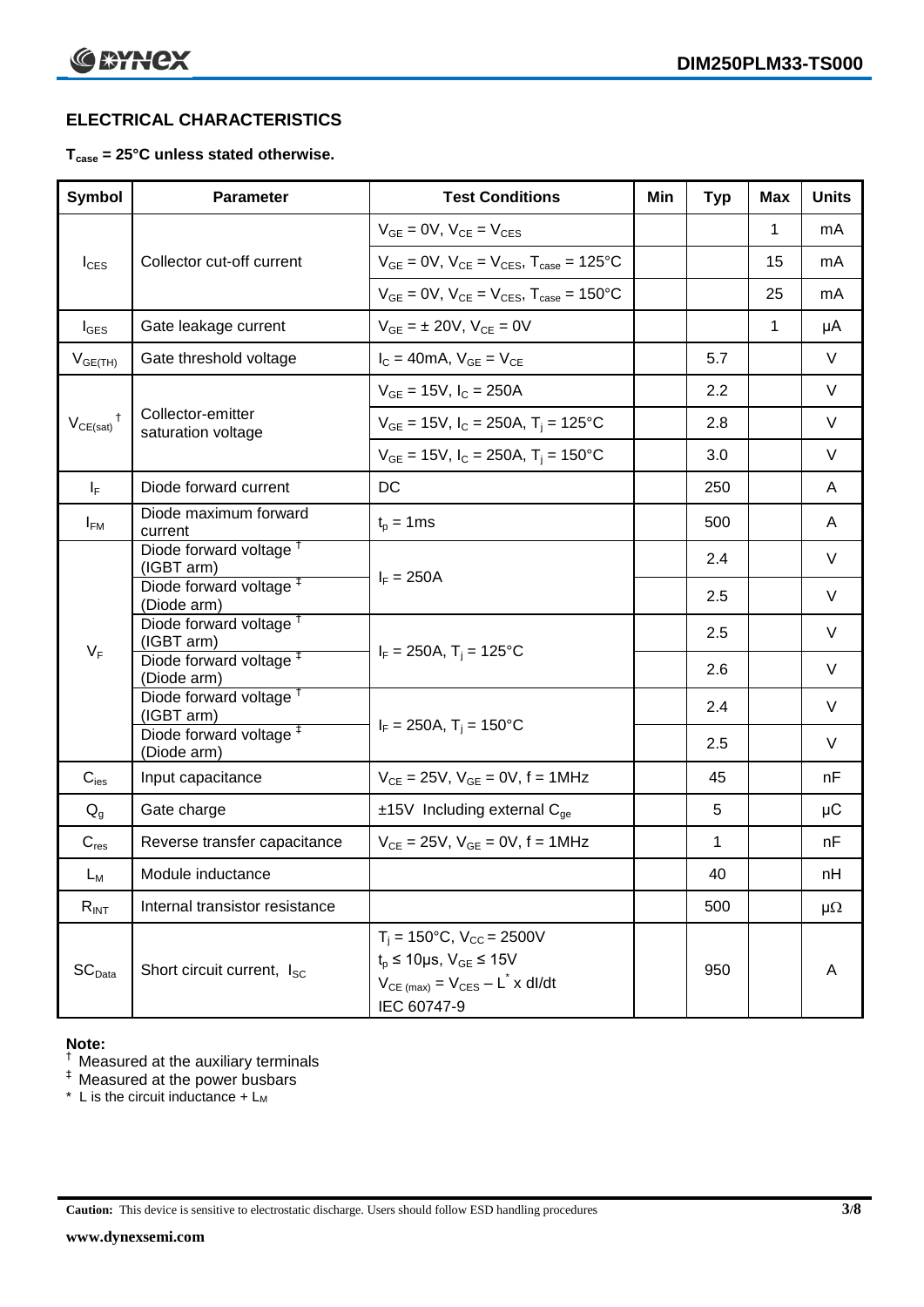# **ELECTRICAL CHARACTERISTICS**

#### **Tcase = 25°C unless stated otherwise**

| Symbol              | <b>Parameter</b>               | <b>Test Conditions</b>                            | Min | Typ. | <b>Max</b> | <b>Units</b> |
|---------------------|--------------------------------|---------------------------------------------------|-----|------|------------|--------------|
| $t_{d(\text{off})}$ | Turn-off delay time            | $I_c = 250A$                                      |     | 2700 |            | ns           |
| t                   | Fall time                      | $V_{GF} = \pm 15V$                                |     | 520  |            | ns           |
| $E_{OFF}$           | Turn-off energy loss           | $V_{CE} = 1800V$                                  |     | 480  |            | mJ           |
| $t_{d(on)}$         | Turn-on delay time             | $R_{q(ON)} = 10\Omega$<br>$R_{g(OFF)} = 10\Omega$ |     | 1000 |            | ns           |
| t,                  | Rise time                      | $C_{GE} = 56nF$                                   |     | 400  |            | ns           |
| $E_{ON}$            | Turn-on energy loss            | $L_s \sim 150$ nH                                 |     | 320  |            | mJ           |
| $Q_{rr}$            | Diode reverse recovery charge  | $I_F = 250A$                                      |     | 180  |            | $\mu$ C      |
| $I_{rr}$            | Diode reverse recovery current | $V_{CE} = 1800V$                                  |     | 160  |            | A            |
| $E_{rec}$           | Diode reverse recovery energy  | $dl_F/dt = 700A/\mu s$                            |     | 165  |            | mJ           |

#### **Tcase = 125°C unless stated otherwise**

| Symbol              | <b>Parameter</b>               | <b>Test Conditions</b>                            | Min | Typ. | Max | <b>Units</b> |
|---------------------|--------------------------------|---------------------------------------------------|-----|------|-----|--------------|
| $t_{d(\text{off})}$ | Turn-off delay time            | $I_c = 250A$                                      |     | 2750 |     | ns           |
|                     | Fall time                      | $V_{GE} = \pm 15V$                                |     | 570  |     | ns           |
| $E_{OFF}$           | Turn-off energy loss           | $V_{CE} = 1800V$                                  |     | 540  |     | mJ           |
| $t_{d(on)}$         | Turn-on delay time             | $R_{g(ON)} = 10\Omega$<br>$R_{g(OFF)} = 10\Omega$ |     | 1020 |     | ns           |
| t,                  | Rise time                      | $C_{GE} = 56nF$                                   |     | 420  |     | ns           |
| $E_{ON}$            | Turn-on energy loss            | $L_s \sim 150$ nH                                 |     | 420  |     | mJ           |
| $Q_{rr}$            | Diode reverse recovery charge  | $I_F = 250A$                                      |     | 230  |     | μC           |
| $I_{rr}$            | Diode reverse recovery current | $V_{CE} = 1800V$                                  |     | 200  |     | A            |
| $E_{rec}$           | Diode reverse recovery energy  | $dl_F/dt = 700A/\mu s$                            |     | 280  |     | mJ           |

#### **Tcase = 150°C unless stated otherwise**

| Symbol              | <b>Parameter</b>               | <b>Test Conditions</b>                            | Min | Typ. | <b>Max</b> | <b>Units</b> |
|---------------------|--------------------------------|---------------------------------------------------|-----|------|------------|--------------|
| $t_{d(\text{off})}$ | Turn-off delay time            | $I_{C} = 250A$                                    |     | 2800 |            | ns           |
| tŕ                  | Fall time                      | $V_{GF} = \pm 15V$                                |     | 550  |            | ns           |
| $E_{OFF}$           | Turn-off energy loss           | $V_{CF} = 1800V$                                  |     | 580  |            | mJ           |
| $t_{d(on)}$         | Turn-on delay time             | $R_{g(ON)} = 10\Omega$<br>$R_{g(OFF)} = 10\Omega$ |     | 1030 |            | ns           |
| t,                  | Rise time                      | $C_{GE} = 56nF$                                   |     | 430  |            | ns           |
| $E_{ON}$            | Turn-on energy loss            | $L_s \sim 150$ nH                                 |     | 460  |            | mJ           |
| $Q_{rr}$            | Diode reverse recovery charge  | $I_F = 250A$                                      |     | 270  |            | μC           |
| $I_{rr}$            | Diode reverse recovery current | $V_{CE} = 1800V$                                  |     | 200  |            | A            |
| $E_{rec}$           | Diode reverse recovery energy  | $dl_F/dt = 700A/\mu s$                            |     | 330  |            | mJ           |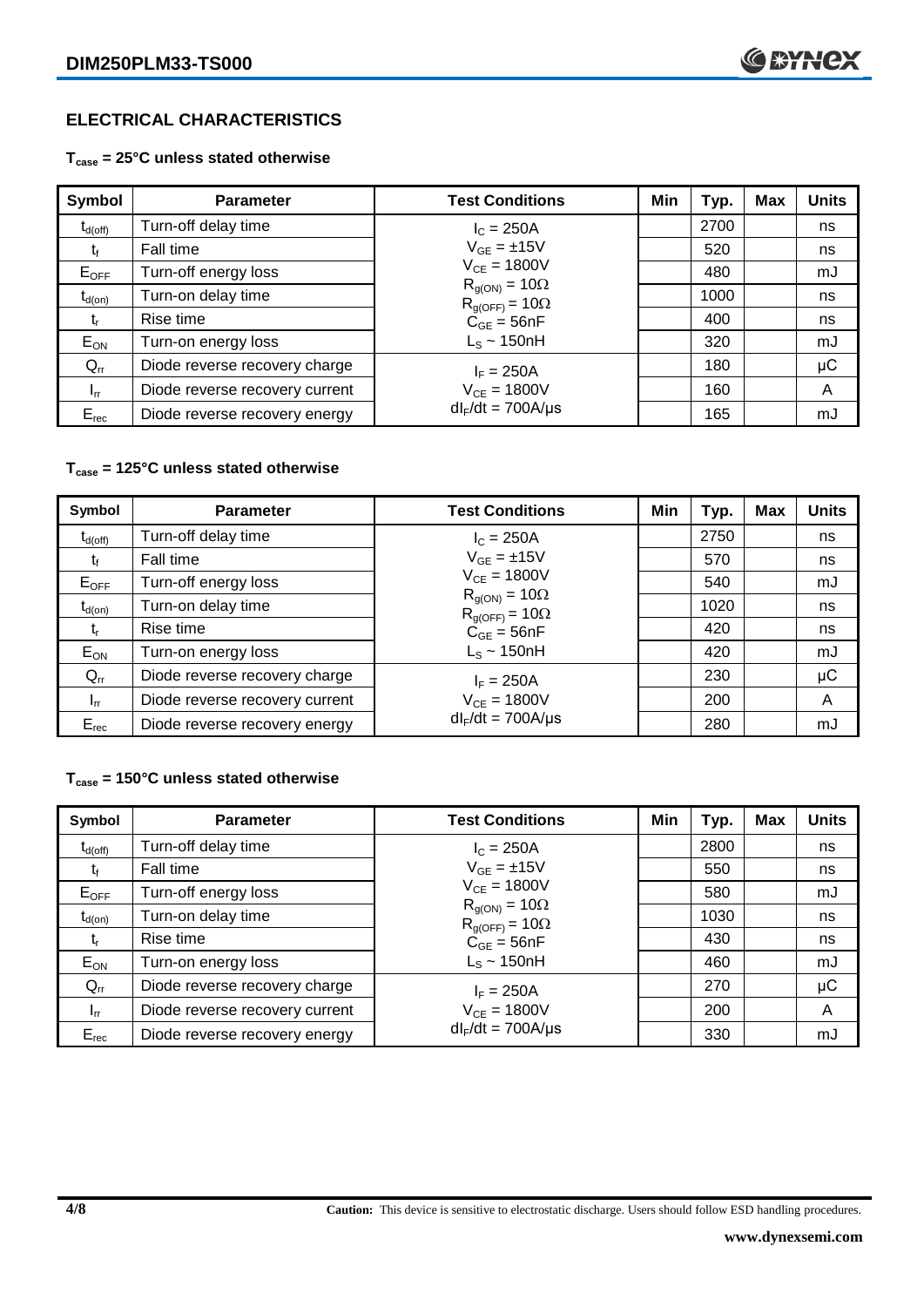



**Caution:** This device is sensitive to electrostatic discharge. Users should follow ESD handling procedures **5/8**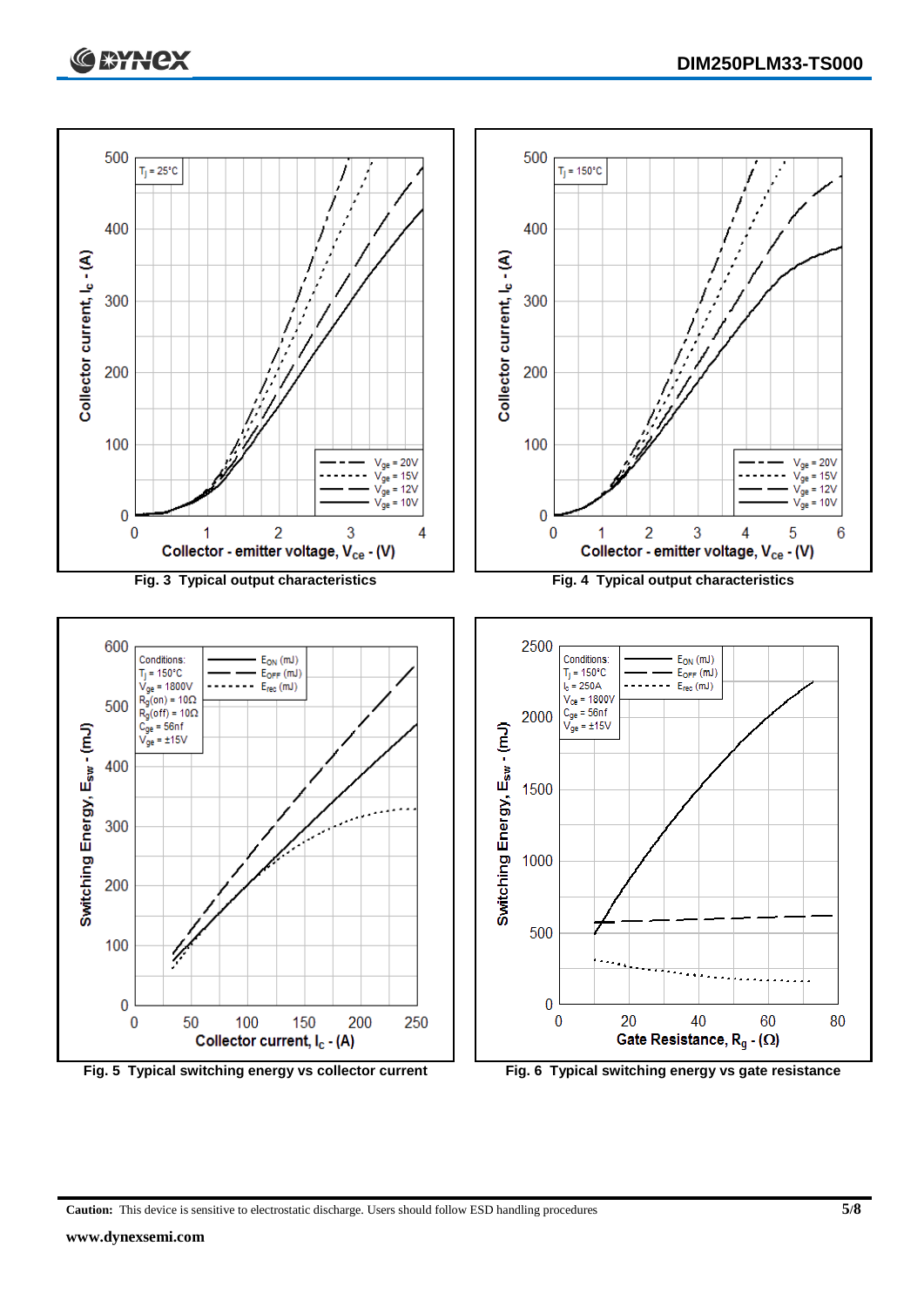

**Fig. 9 Diode reverse bias safe operating area Fig. 10 Transient thermal impedance**

**6/8 Caution:** This device is sensitive to electrostatic discharge. Users should follow ESD handling procedures.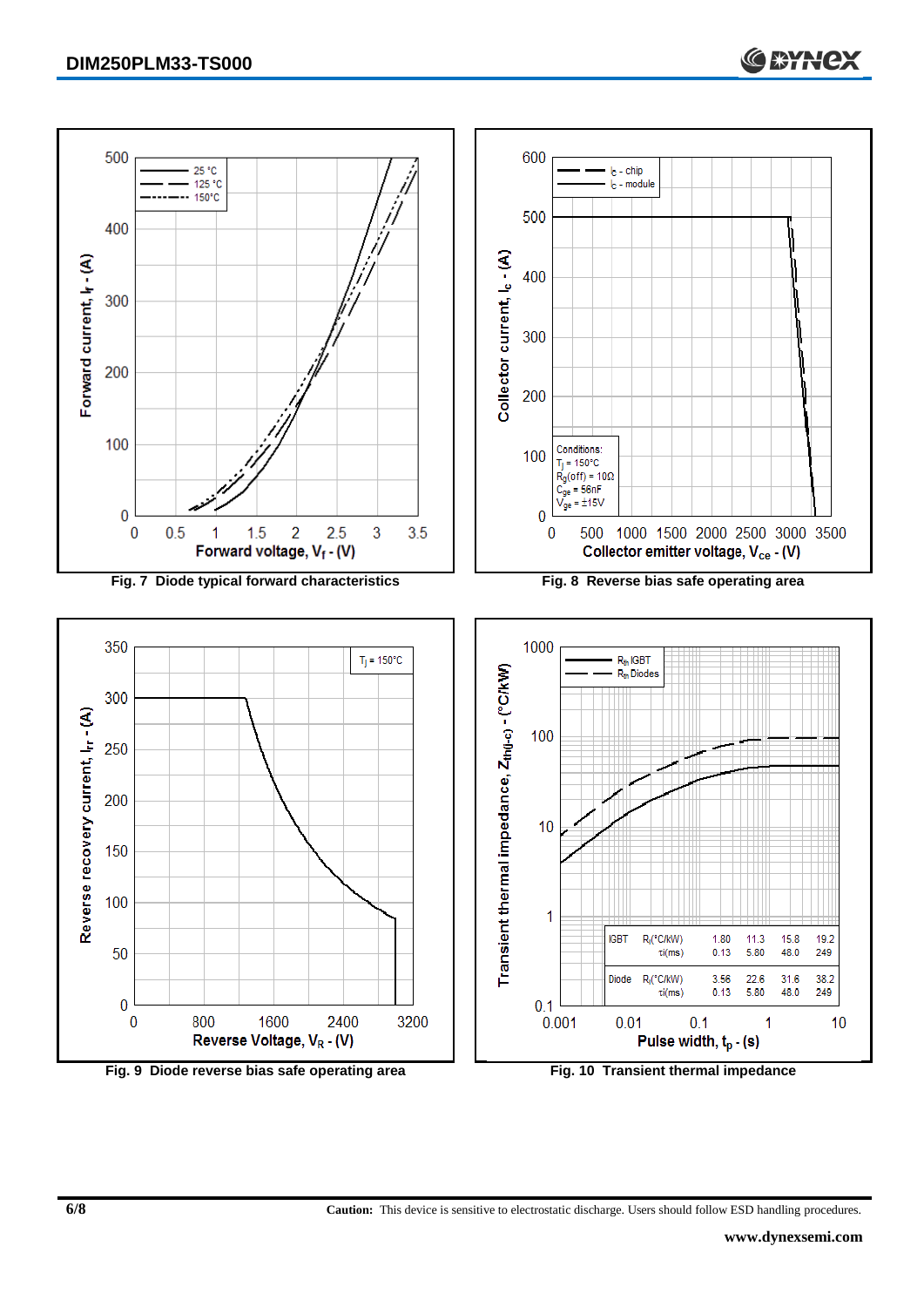

#### **PACKAGE DETAILS**

For further package information, please visit our website or contact Customer Services. All dimensions in mm, unless stated otherwise. **DO NOT SCALE.**



**Caution:** This device is sensitive to electrostatic discharge. Users should follow ESD handling procedures **7/8**